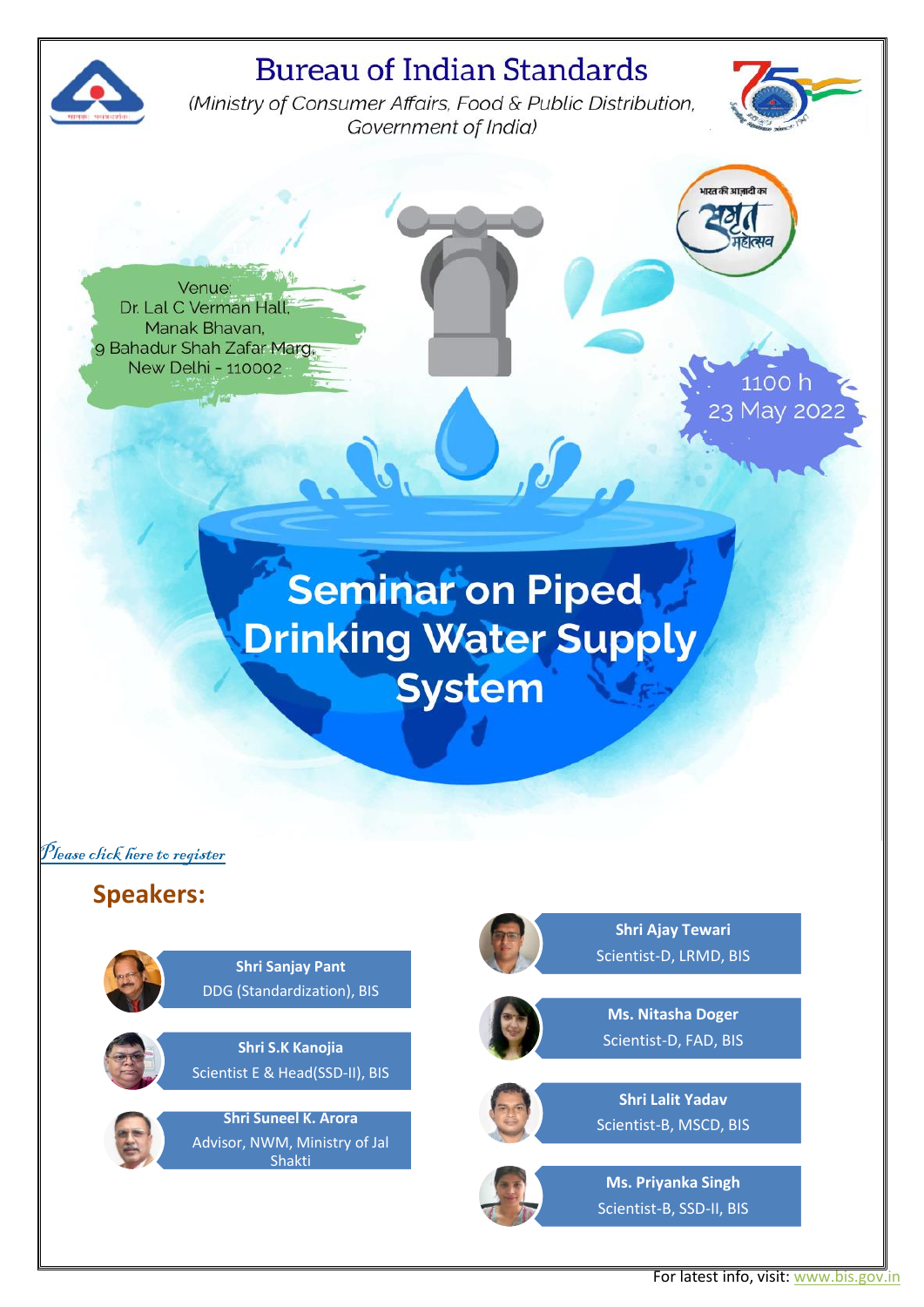In order to set minimum requirements for water quality and distribution system, the standards are needed which should be followed by Water Utilities like Public Health Engineering Departments (PHEDs), Municipal Corporations and Jal Boards of the states and Union Territories responsible for supply of drinking water to the people of the country.

As the National Standards Body of India, BIS took the initiative and formulated Indian standards, i.e. IS 17482:2020 'Drinking Water Supply Management System — Requirements for Piped Drinking Water Supply Service' and IS 10500:2012 'Drinking Water – Specifications' for water quality, for ensuring sustained supply of drinking water.

In order to publicize these standards and to ensure that these standards get adequately implemented across the nation, this Seminar on 'Piped Drinking Water Supply System' is being organized.

We are extending an invitation to you to participate in the Seminar. There is **NO PARTICIPATION FEE** for attending the Seminar. You may forward the invitation to other organizations who would benefit from this Seminar.

#### **Objectives of the Seminar**

- **1.** To provide an overview on IS 17482:2020 'Drinking Water Supply ManagementSystem Requirements for Piped Drinking Water Supply Service' and its implementation.
- **2.** To provide an overview on IS 10500: 2012 'Drinking Water Specification'.
- **3.** To share existing infrastructure for testing quality of water among the stakeholders.
- **4.** To spread awareness amongst the stakeholders about BIS Certification Scheme on IS 17482.

#### **Seminar Schedule**

| Time (hrs.)   | <b>Subject</b>                                                              | <b>Official</b>                                                                                                           |
|---------------|-----------------------------------------------------------------------------|---------------------------------------------------------------------------------------------------------------------------|
| $1100 - 1110$ | Welcome Address and objectives of<br>the program                            | Shri S. K. Kanojia, Scientist-E &<br>Head (Service Sector Department II),<br><b>Bureau of Indian Standards</b>            |
| $1110 - 1120$ | <b>Keynote Address</b>                                                      | Shri Suneel K Arora<br>Advisor, National Water Mission, Department of Water<br>Resources, RD & GR, Ministry of Jal Shakti |
| $1120 - 1130$ | <b>Inaugural Address</b>                                                    | Shri Sanjay Pant<br>DDG (Standardization)<br><b>Bureau of Indian Standards</b>                                            |
| $1130 - 1150$ | Salient features of IS 17482:2020                                           | Ms Priyanka Singh<br>Scientist B, Service Sector Department II,<br><b>Bureau of Indian Standards</b>                      |
| $1150 - 1210$ | Overview of IS 10500 - Specification<br>for Drinking Water                  | Ms Natasha Doger<br>Scientist D, Food & Agriculture Department,<br><b>Bureau of Indian Standards</b>                      |
| 1210 - 1230   | Present scenario of Drinking Water<br><b>Quality Testing Infrastructure</b> | Shri Ajay Tewari,<br>Scientist D, Laboratory Research and Management<br>Department,<br><b>Bureau of Indian Standards</b>  |
| $1230 - 1250$ | BIS Certification Scheme as per IS<br>17482:2020                            | Shri Lalit Yadav<br>Scientist B, Management Systems Certification<br>Department,<br><b>Bureau of Indian Standards</b>     |
| $1250 - 1315$ | Open discussion                                                             |                                                                                                                           |
| $1315 - 1320$ | <b>Vote of Thanks</b>                                                       | Shri Udham Singh,<br>Scientist B, Service Sector Department II,<br><b>Bureau of Indian Standards</b>                      |